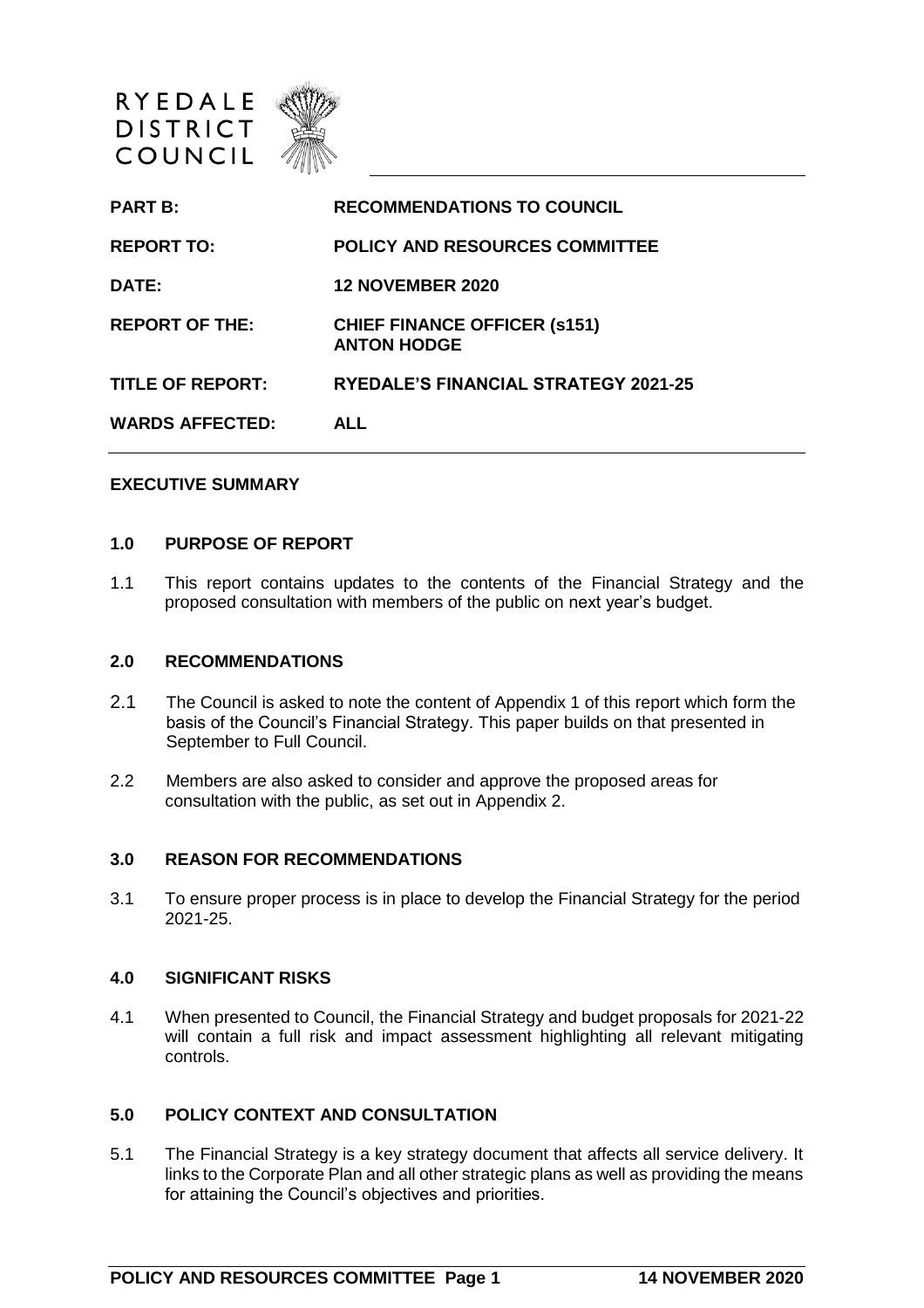5.2 The Policy and Resources Committee is the Committee designated to make recommendations to the Council relating to the budget and levels of Council Tax. Consequently, recommendations from this Committee will inform the Council and subsequently the Council Tax resolution.

#### **6.0 REPORT DETAILS**

#### **Introduction**

- 6.1 Appendix 1 sets out the content of RDC's Financial Strategy 2020-24, as agreed by Council on 10 October 2019 and updated and agreed by Council in February 2020 and then updated again to include more recent and relevant information. The Strategy is effectively a live document which at certain points is agreed to ensure that budgets can be set.
- 6.2 This will continue to be reviewed and revised as information emerges and is agreed by Members around funding, cost pressures and potential savings, until we are in a position to make final decisions for the budget early in the new year.
- 6.3 The approach also contains the Commercial Strategy which was agreed last year as a key driver to deal with future financial pressures and a need to plug a likely funding gap in the years to come or to fund investment in services, and to look at how the Council can become self-sufficient other than where specific grants are allocated by central government.
- 6.4 Progress on this has unfortunately been impacted by the effects on the Council of COVID-19. The Financial Strategy and 2020-21 approved budget include a number of income targets over the next few years and these remain in place. However as we work through the revision to the Financial Strategy and take account of Quarterly Budget Monitoring, we will consider and immediate financial impact, as well as review the timescales for review of the areas outlined above
- 6.5 As reported to Council in September, the budget process begins in earnest in August although preparatory work within the Finance Team began in July. The need for public consultation (consultation with ratepayers is a statutory requirement) and the lead in time for Policy & Resources mean that to enable full engagement with Policy & Resources members, Senior Management Board, Service and Budget Managers, the process needs to begin as soon as final accounts work is complete. That said, budget managers will consider their future budget requirements as part of service planning and in reality budgeting should be an ongoing process informed by in-year budget management and horizon scanning.
- 6.6 The annual process is the opportunity for Budget Managers to refine and collate detailed proposals for consideration by senior management and members and ultimately for inclusion in the Council's budget for the coming year.
- 6.7 The table below sets out the timetable that will ensure we meet targets and undergo due process in setting a budget.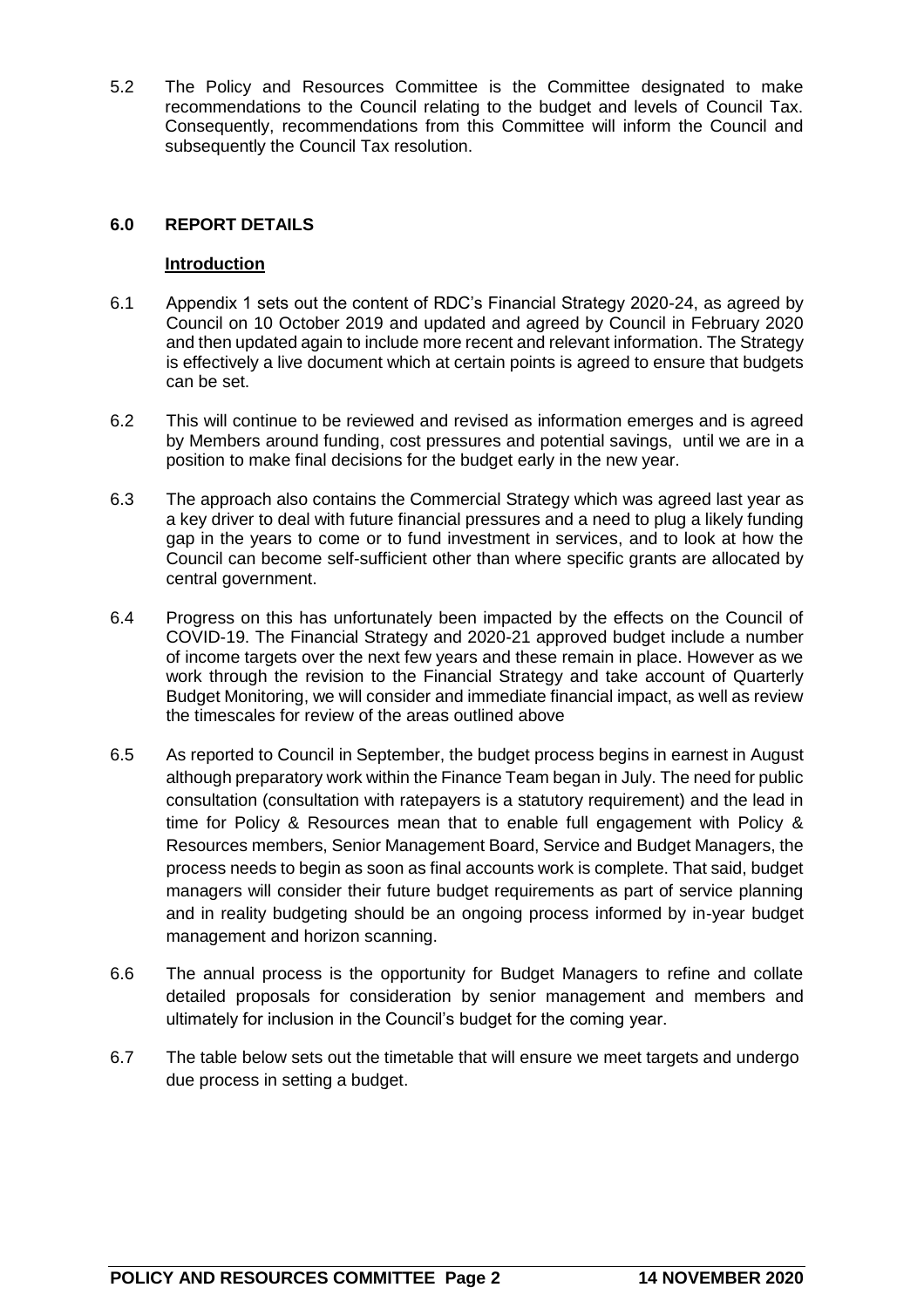# Annual Budget proposed timetable

| Who?                                                                                           | When?                      | What?                                                                                                                                                                                                                                                           |
|------------------------------------------------------------------------------------------------|----------------------------|-----------------------------------------------------------------------------------------------------------------------------------------------------------------------------------------------------------------------------------------------------------------|
| Finance                                                                                        | By end of<br>August        | Preparatory work - key messages re<br>approach and process; pay budgets<br>rolled forward based on approved<br>establishment and budgets updated for<br>inflation where appropriate<br>(pay/contracts/utilities)<br>Ongoing assessment of impact of<br>COVID-19 |
| Management<br>Teams/Budget<br>Managers (with<br>support from<br>Finance in high risk<br>areas) | August -<br>September      | Detailed budget requirements including<br>savings, commitments, growth, strategic<br>programmes.                                                                                                                                                                |
| Council                                                                                        | 10 September               | Consideration of Financial Strategy and<br>intended timescales                                                                                                                                                                                                  |
| P&R                                                                                            | 12 November                | Consider draft budget data and any<br>proposals (including regarding public<br>consultation) at this stage and follow up<br>of issues from Members' Briefing.                                                                                                   |
| <b>Members Briefing</b>                                                                        | <b>TBC</b>                 | Present key issues to members and<br>seek steer on proposals which are<br>supported, those which require more<br>detail and those which are rejected.                                                                                                           |
| Council                                                                                        | 3 December                 | Consider draft budget data and any<br>proposals (including regarding public<br>consultation) at this stage and follow up<br>of issues from Members' Briefing.                                                                                                   |
| <b>Public Consultation</b>                                                                     | 7 December -<br>12 January |                                                                                                                                                                                                                                                                 |
| Policy & Resources                                                                             | 4 February                 | <b>Budget and Council Tax proposals</b><br>agreed for submission to Council                                                                                                                                                                                     |
| Council                                                                                        | 18 February                | Formal budget and council tax setting                                                                                                                                                                                                                           |

#### Investment Requirement and Potential Budget Pressures

6.8 As the Strategy is refined, members will be presented with updated information on budget pressures, including: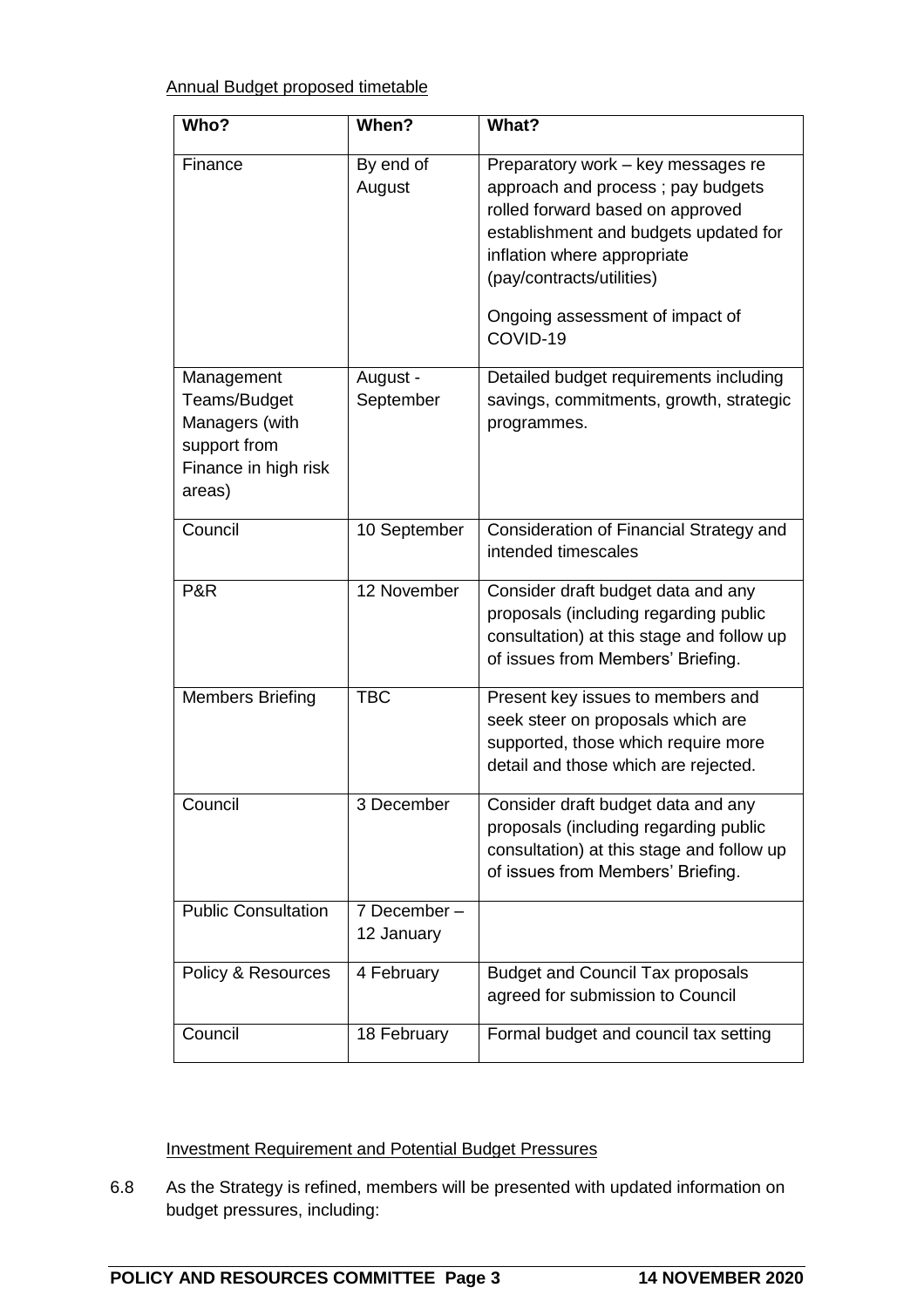- COVID-related ongoing costs (including lost income)
- Other staffing/investment required.
- Consideration of impact of LGR
- People and Culture Plan implementation (including specific health and well-being initiatives)
- **•** Brexit
- Other

#### Public Consultation

6.9 Appendix 2 sets out a list of areas for public consultation on the budget which will inform the decisions members will take in setting the budget. Members are asked to comment on this. It is suggested that the consultation runs from Monday 7<sup>th</sup> December 2020 until Monday 11 January 2021.

#### **7.0 IMPLICATIONS**

- 7.1 The following implications have been identified:
	- a) Financial Financial implications are explained throughout this report
	- b) Legal There are no legal implications regarding this report.
	- c) Other

None to report, although in any report to Committee and Council, it will be noted that any proposals which may impact on Equalities, Staffing, Planning, Health & Safety, Climate Change, Environmental, Crime & Disorder will be assessed as part of the budget process.

#### **Anton Hodge Chief Finance Officer (s151)**

| Author:         | Anton Hodge                |
|-----------------|----------------------------|
| Telephone No:   | 01653 600666 ext: 43385    |
| E-Mail Address: | anton.hodge@ryedale.gov.uk |

#### **Background Papers:**

Report to Full Council 10 September 2019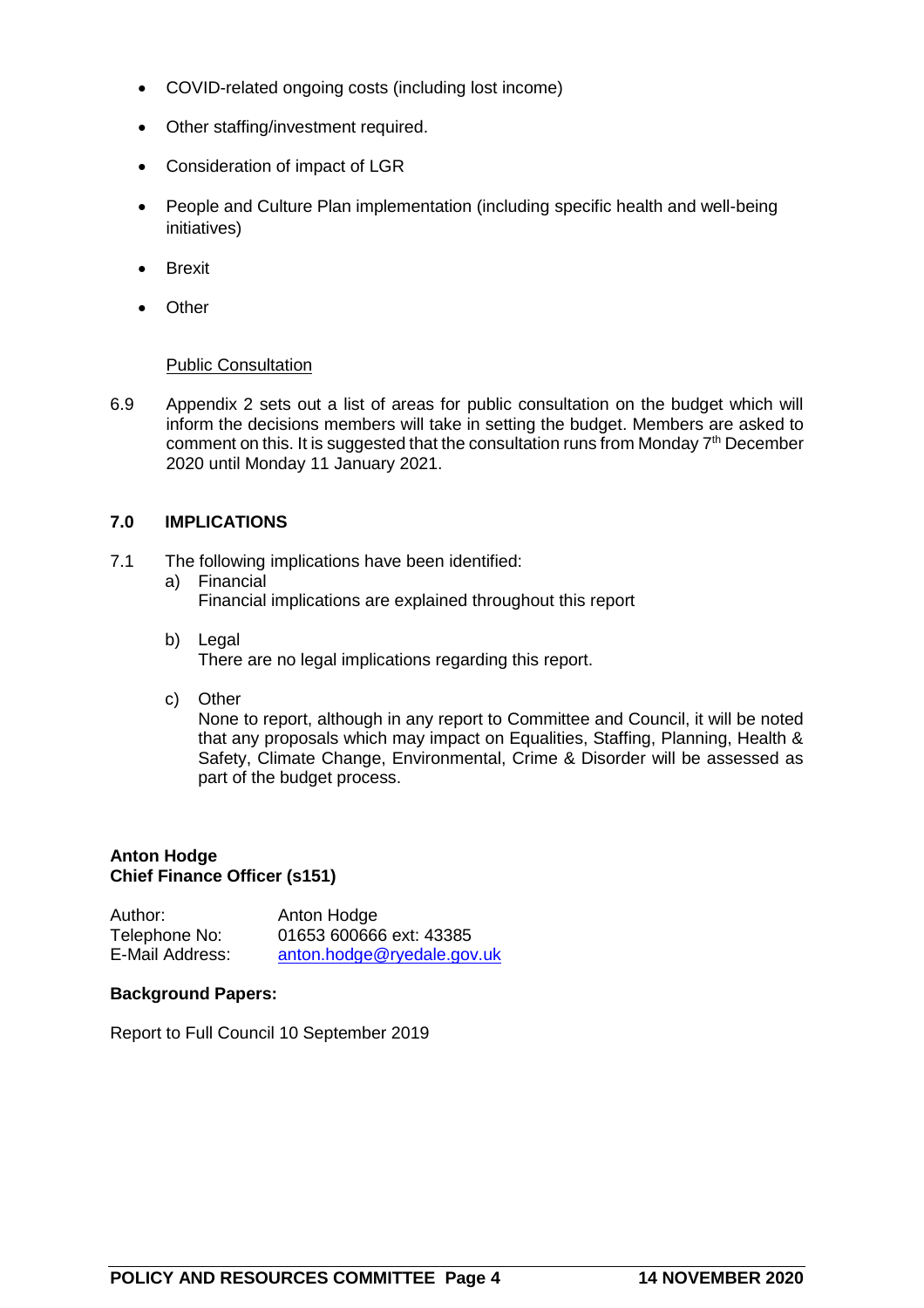#### **APPENDIX 1**

**RYEDALE DISTRICT COUNCIL FINANCIAL STRATEGY 2020-24**



# **FINANCIAL STRATEGY**

# **2021-25**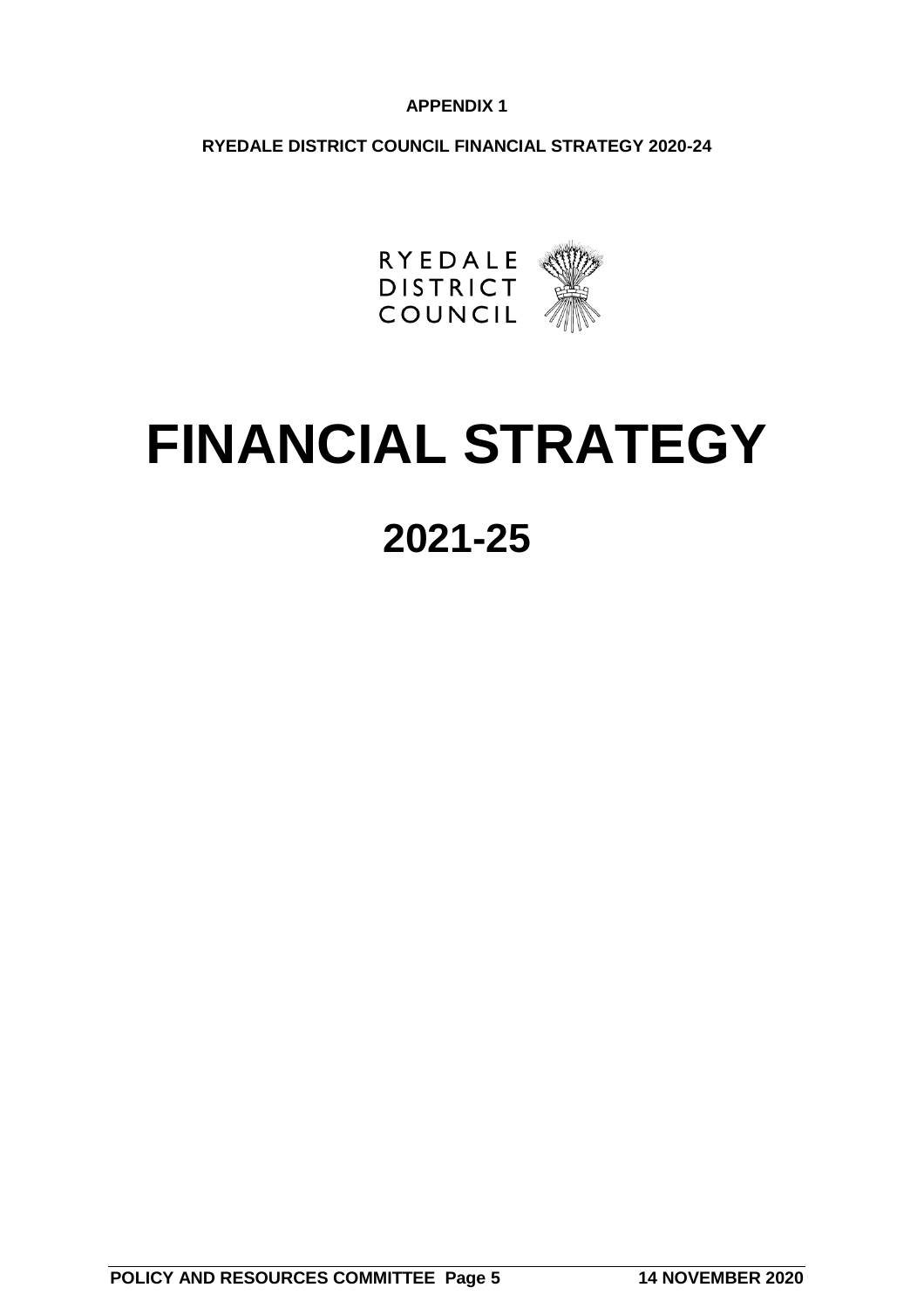# **FINANCIAL STRATEGY**

# **CONTENTS**

### **Main Report**

- 1. Introduction
- 2. Objectives of the Financial Strategy
- 3. Financial Assumptions
- 4. Commercial Strategy
- 5. Council Tax
- 6. Reserves and Balances
- 7. Budget Outlook 2020/21 2024/25
- 8. Revenue Summary
- 9. Capital Programme
- 10. Impact/Risk Assessment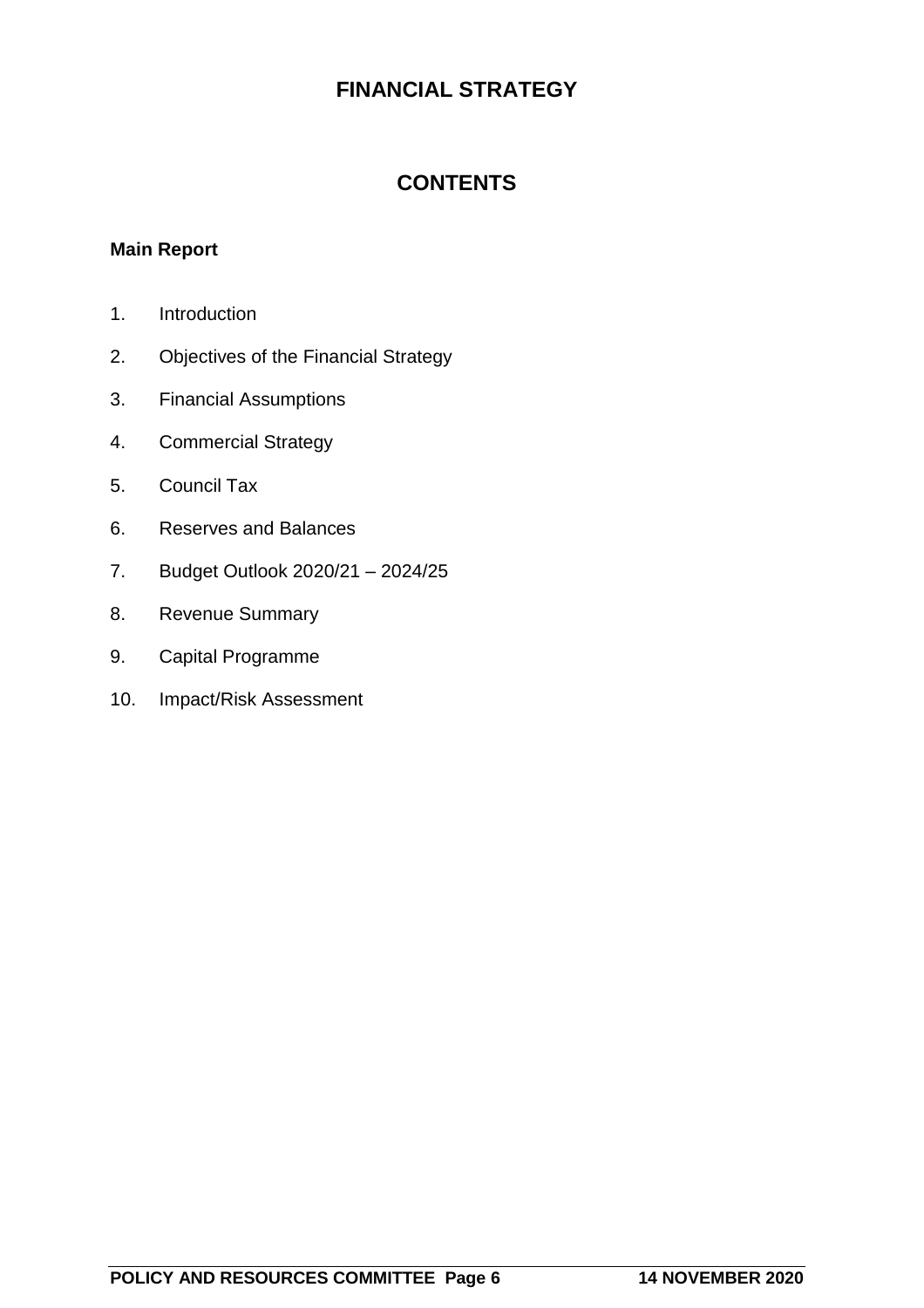# 1. Introduction

- 1.1 The Council's Financial Strategy provides the financial framework to deliver the Council Plan.
- 1.2 It aims to provide financial sustainability, resilience and capacity for the Council in pursuing its objectives and secure the resources necessary to deliver the Corporate Plan, whilst managing the funding cuts we are facing.
- 1.3 The Financial Strategy sets out the overall approach in which detailed proposals and actions will be developed and considered when agreeing the annual budgets over a four-year period. It also notes that work will be undertaken in time for 2021-22 to ensure the Council can set a balanced budget which reflects its priorities, but that a more detailed and fundamental review will take place in time for 2022-23.
- 1.4 This approach will reflect what is expected to be a limited the funding settlement from central government – expected in December 2020 – in place of the originally-expected Local Government Spending Review. It makes no assumptions at this stage about local government review.
- 1.5 The Strategy covers four years, from 2021 to 2025.
- 1.6 Members will be kept informed of work undertaken, including detailed briefings. This will assist the development of the budget over the period of the Strategy and especially the work required for the more fundamental review.
- 1.7 Any implications (such as Equalities, Staffing, Planning, Health & Safety, Environmental, Climate Change, Crime & Disorder) will be considered as part of this work and will be reported to Members before recommendations are made and decisions taken.
- 1.8 As this strategy is being written, the impacts on public sector finances of the UK's exit from the European Union are still not clear. This is also the case with the impact of any changes arising from devolution and local government review.
- 1.9 Against this backdrop of uncertainty the key drivers for the financial strategy remain unchanged as the pressure on Local Government finance continues.
- 1.10 The Strategy has an emphasis on financial self-sufficiency aiming to secure the resources necessary to deliver the Corporate Plan, whilst managing the funding cuts we are facing – ultimately over the long term achieving a selfsustaining financial model which sees the Council free from reliance on central government funding by raising income locally through Council Tax and Business Rates as well as through charging appropriately for services, maximising investments and commercial activity.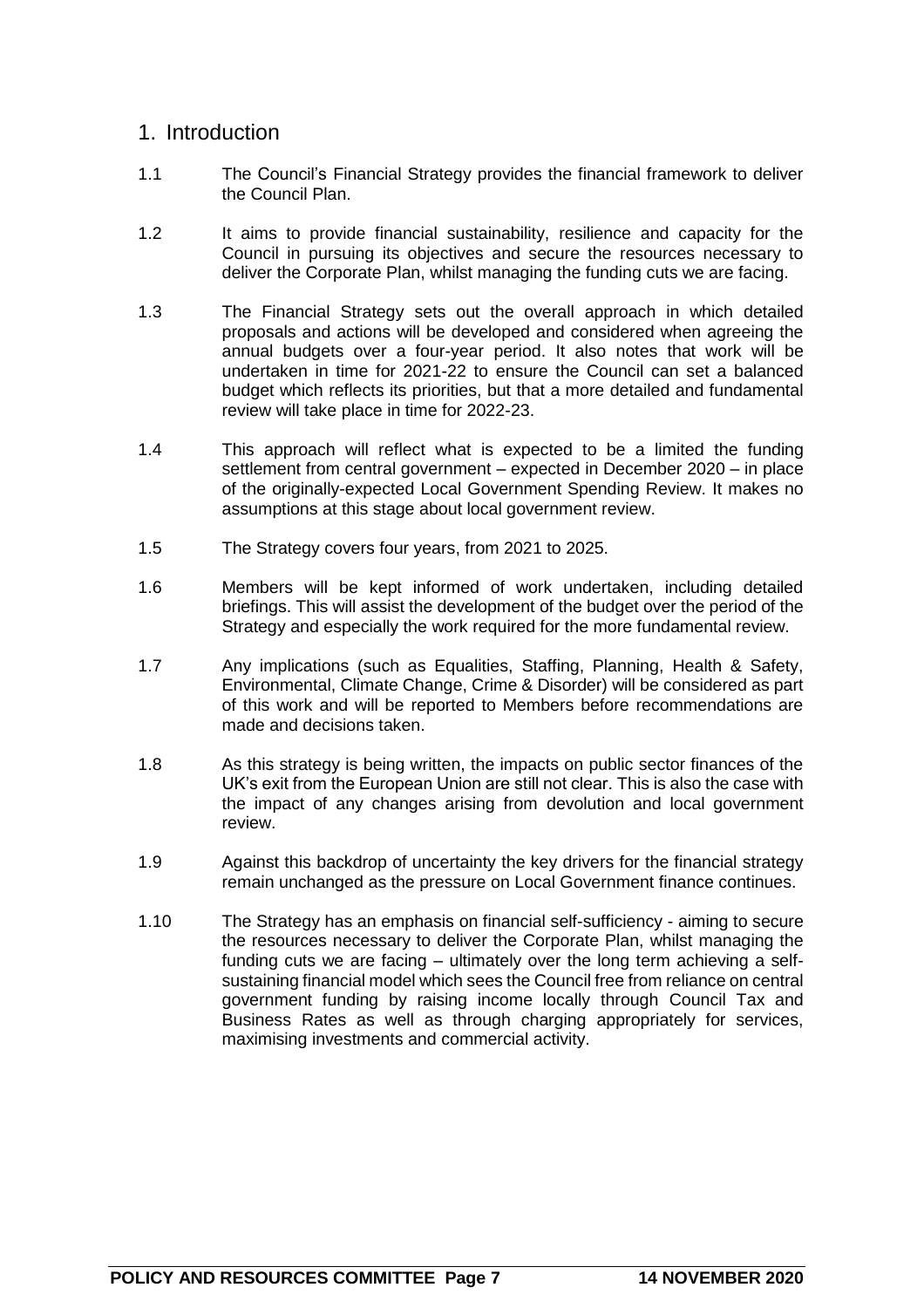# 2. Objectives of the Financial Strategy

- 2.1 The Financial Strategy contains the following objectives:
	- 1. Budgets are Prudent and Sustainable in the Long Term. The Council will aim to maintain a balanced budget by ensuring that in-year expenditure is matched by income from Council Tax, Business Rates, fees and charges and grants from government and other bodies. Funding from reserves will be used to cover one-off investments or temporary initiatives subject to a detailed business case being approved by Members.
	- 2. Financial plans recognise corporate Priorities and Objectives.
	- 3. Significant risks are identified, and mitigation factors identified.
	- 4. The Capital Programme is planned over a 4 year period with no further borrowing planned.
	- 5. Constraints on capital and revenue resources, including the uncertainties around future government funding, are recognised and taken into account.
	- 6. Council Tax increases will be kept within the Government's expected upper level of increase, and the broad anticipated increase for future years will be set out within the Financial Plans, recognising that these increases may be subject to change.
	- 7. Prudent levels of general balances, reserves and contingencies are maintained in the context of an assessment of the risks facing the Council;
	- 8. Value for Money and achievement of improved efficiency and service delivery underpin the Financial Strategy.
	- 9. The Financial Strategy supports the achievement of Excellence in Financial Management and use of resources.
	- 10. The Council will seek to maximise income through a Commercial Strategy.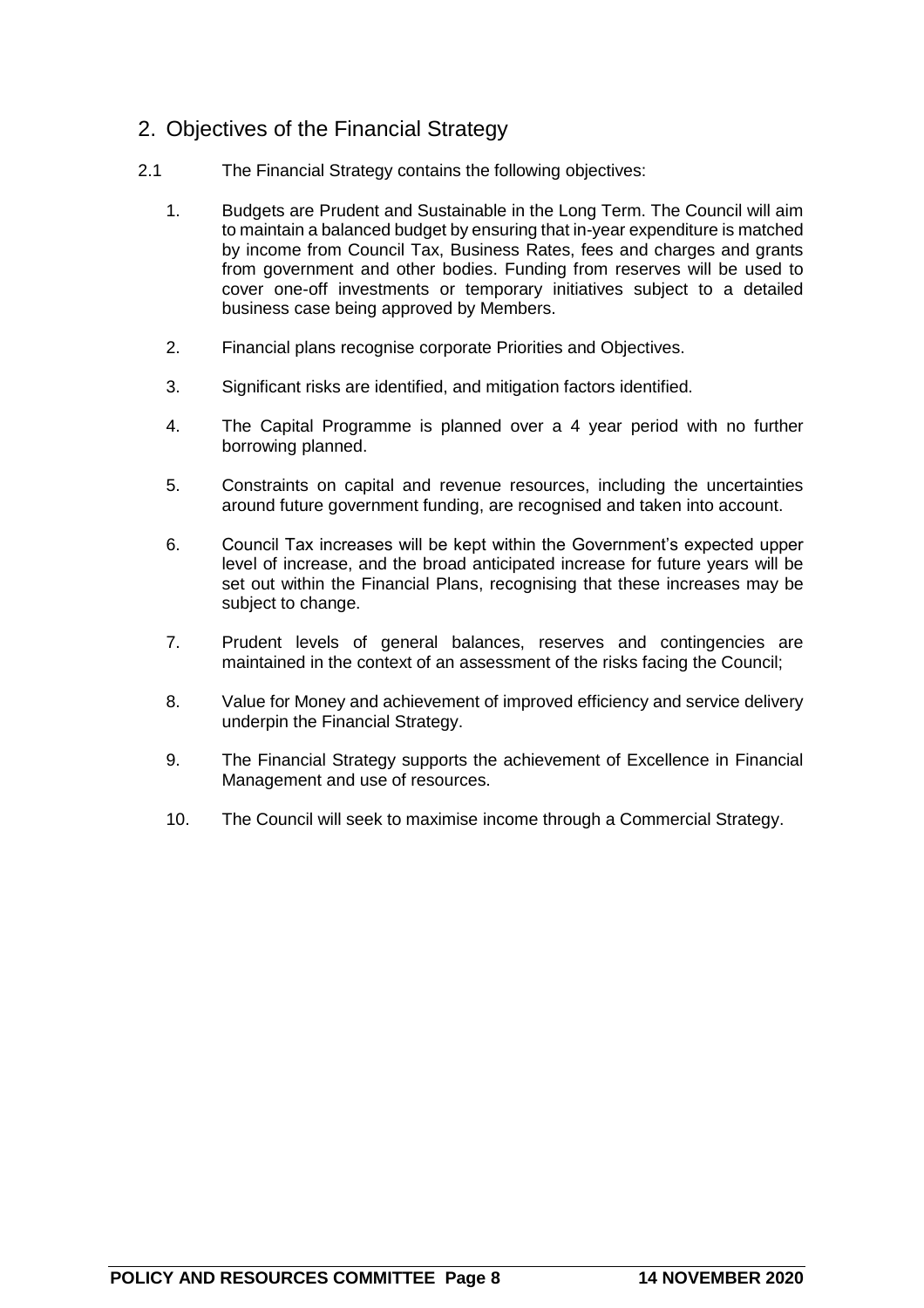# 3. Financial Assumptions

#### Economic Assumptions

#### **Interest Rates**

- 3.1 There were two emergency cuts in Bank Rate from 0.75% to 0.25% and then to 0.10% as a result of the coronavirus outbreak in March 2020. In the latest forecasts received from Link (the Council's treasury management advisors) rates are expected to remain at 0.1% through to 2023. However these assumptions are based upon significant uncertainties around a Brexit outcome and the ongoing impact from COVID-19 and will be closely watched.
- 3.2 The approved strategy already included a cap on investment income of £200k to protect the general fund from over reliance on treasury returns during uncertain times resulting from Brexit. However, the increased turmoil in the financial markets due to COVID-19 and resulting rates forecasts suggest that returns on cash balances will remain below this level for the foreseeable future and will be included as an on-going budget pressure.

| Investment<br><b>Income</b> | 2020-21 | 2021-22 | 2022-23  | 2023-24 |
|-----------------------------|---------|---------|----------|---------|
| Average rate %              | 0.56%   | 0.25%   | $0.25\%$ | 0.25%   |
| Interest £000's             | 140     | 50      | 50       | 50      |

3.3 Rates will be kept under review and forecasts updated as necessary.

#### Pay and Price Inflation

- 3.4 Provision for the public sector pay award for 2021-22 onwards 2% will be assumed.
- 3.5 As at August 2020 CPI inflation was running at 0.5%. However, it remains to be seen how the UK's exit from the European Union and the ongoing impact of COVID will reflect on the outlook for the economy and inflation. The Monetary Policy Committee sets policies to meet the 2% CPI target and expects rates to rise over the next two years although the effects of COVID and Brexit mean on-going uncertainty. The MTFS assumptions on inflation will therefore range from 1.5% to 3.5%, although inflation will only be provided on contractual budgets, staff pay and income.

#### Settlement Funding

- 3.6 This element of funding has seen the most significant changes in recent years following the localisation of Business Rates and Council Tax Support.
- 3.7 In October, HM Treasury confirmed that it will conduct a one-year Spending Review in November. The current assumptions in this paper are therefore that funding in 2021-22 will follow a similar pattern to that of the current year, except where longer-term assumptions were already in place (e.g. New Homes Bonus). This position may of course change and our final assumptions will be amended in such circumstances.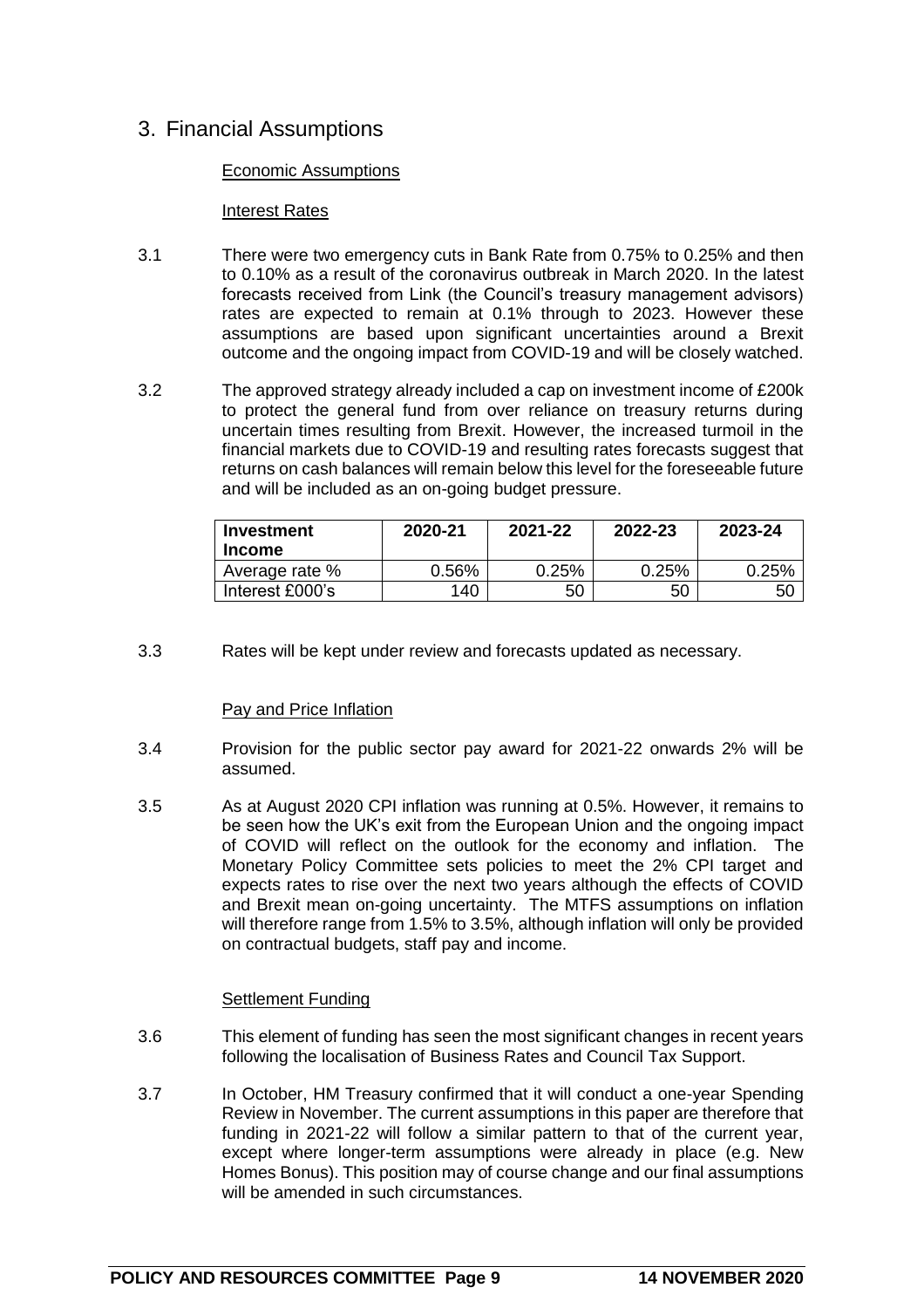#### Business Rates Retention

- 3.8 The Council was part of a successful bid for 2019-20, which included councils in West Yorkshire as well as our colleagues in the North Yorkshire pool and the City of York.
- 3.9 Invitations to bid for pooling in 2021-22 have been issued from central government but following modelling work and analysis, the s151 officers of the North Yorkshire authorities (county and districts) show a large degree of risk in this approach given the current financial circumstances. This risk outweighs the small potential benefits and therefore the unanimous view is not to progress a pool for next year.

#### New Homes Bonus

- 3.10 New Homes Bonus (NHB) is an incentive scheme which rewards housing growth. It provides funding based on the number of new properties brought into use with an added element for affordable housing. The calculation provides that 80% of the funding is paid direct to District Councils with the County Council receiving the remaining 20%. The scheme is funded partly by the Government and also by top-slicing the Local Government funding settlement. Ryedale achieved £1.676m p.a. when the scheme reached maturity for 2016/17 (year 6 of the scheme).
- 3.11 However, the Government's evaluation of NHB and consultation early in 2016 resulted in it being it being scaled back to a 4 year scheme with a 0.4% growth threshold – for 2020-21 £835k was received.
- 3.12 New Homes Bonus funding is only currently secured to 2019-20 and it was anticipated that this scheme would be replaced in its entirety from 2020-21 with the Government considering alternative ways to incentivise housing growth. However, NHB did continue in 2020-21 and our Financial Strategy currently assumes this will phase out over the next two years with £475k estimated for 2021-22 and £275k for 2022-23.
- 3.13 The use of this funding in recent years is shown in the table below. The revised Financial Strategy assumes that £121k of the 2020-21 grant will be used to support additional spend in the budget on areas such as economic development and housing, with the remaining £714k allocated to reserves. In future years, at this stage it is likely that all of any future NHB will be used in support of the revenue budget.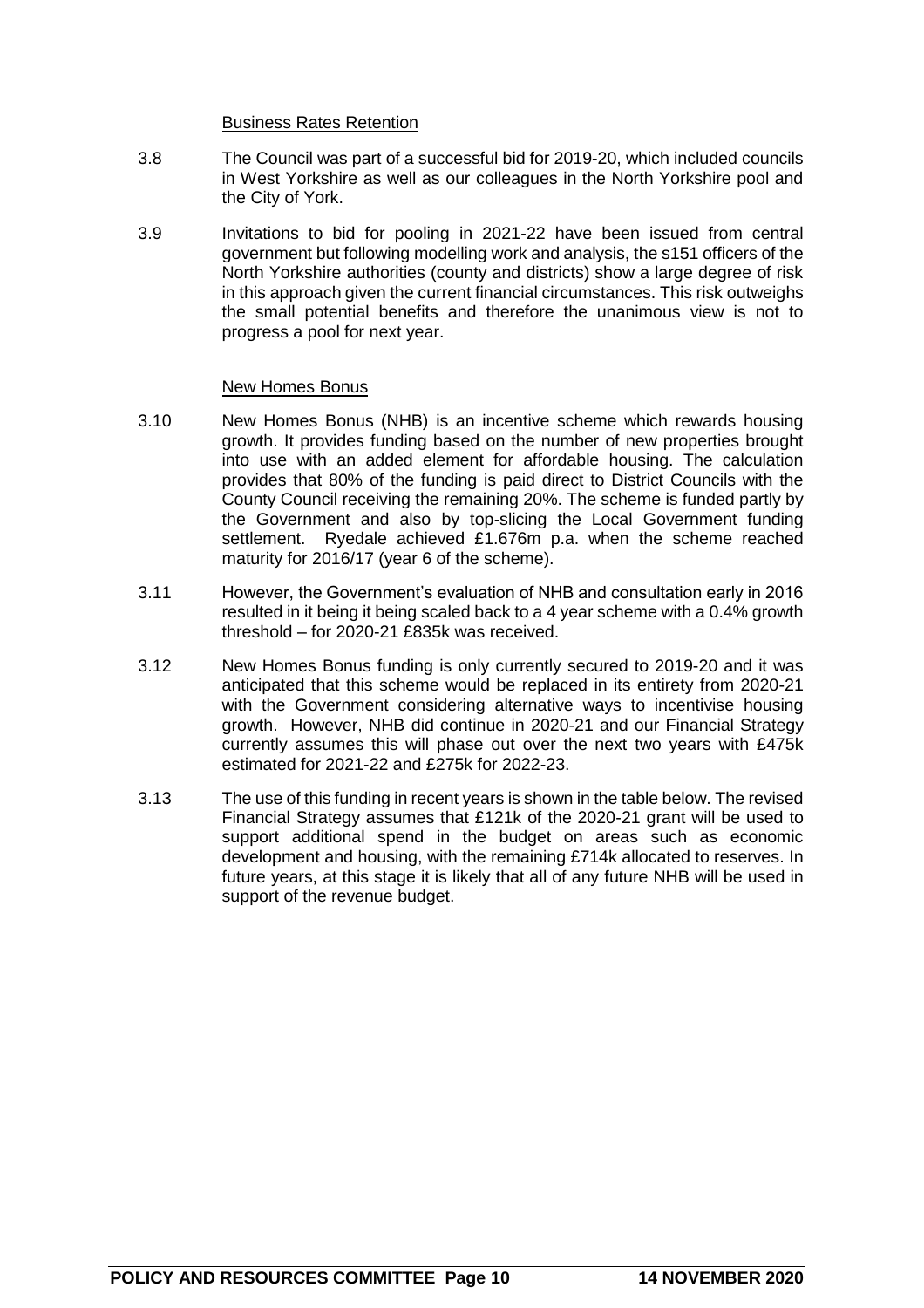| Year                 | <b>NHB £000</b> | <b>Revenue</b><br><b>Support</b><br>£000 | <b>Capital</b><br><b>Support</b><br>£000 | <b>Balance</b><br>£0001 |
|----------------------|-----------------|------------------------------------------|------------------------------------------|-------------------------|
| 2014/2015 (received) | 1,127           | 175                                      |                                          | 952                     |
| 2015/2016 (received) | 1,387           | 559                                      | 288                                      | 540                     |
| 2016/2017 (received) | 1,676           | 327                                      | 188                                      | 604                     |
| 2017/18 (received)   | 1,420           | 32                                       | 188                                      | 1,200                   |
| 2018/19 (received)   | 964             |                                          | 188                                      | 776                     |
| 2019-20 (received)   | 861             |                                          | 188                                      | 673                     |
| 2020-21 (due)        | 835             | 121                                      |                                          | 714                     |
| 2021-22 (estimate)   | 475             | 475                                      |                                          | 0                       |
| 2022-23 (estimate)   | 275             | 275                                      |                                          | 0                       |

#### Special and Specific Grants

- 3.14 The Strategy assumes that Council Tax Administration support grant of £49k will not continue into 21/22, although this figure will be confirmed in the final settlement.
- 3.15 Negative RSG has of £120k was removed for 20/21, with an expectation that it may be reintroduced at a later date, and therefore is currently included from 21/22 onwards. However, this will be updated when we have details of the financial settlement.

#### **Pensions**

- 3.16 The Council's employers' contribution rate for the North Yorkshire Pension Fund is set every 3 years based upon actuarial assumptions and investment expectations. Like many other Councils Ryedale's pension fund now has an estimated surplus of £8.7m at 31 March 2019 when the last valuation was undertaken. The employers' rate is designed to cover future service costs and a contribution towards the historic deficit, which aims to balance the fund over the long term. Changes to the scheme benefits have also been introduced in order to reduce the costs of future pension payments.
- 3.17 The triennial valuation took place last year and has set employer contribution rates for the next three years. These show a reduced expectation to the tune of £81k, £144k and £148k over the next three years. The Strategy assumes that this headroom will be held in reserve to assist any negative of the next valuation in future years

#### Debt Charges

3.18 Management of the Council's debt is governed by the Treasury Management Strategy and Prudential Indicators which aim to ensure the Council's capital expenditure plans are prudent, affordable and sustainable, with decisions on

 $\overline{a}$ 

<sup>1</sup> Allocated to NHB Reserve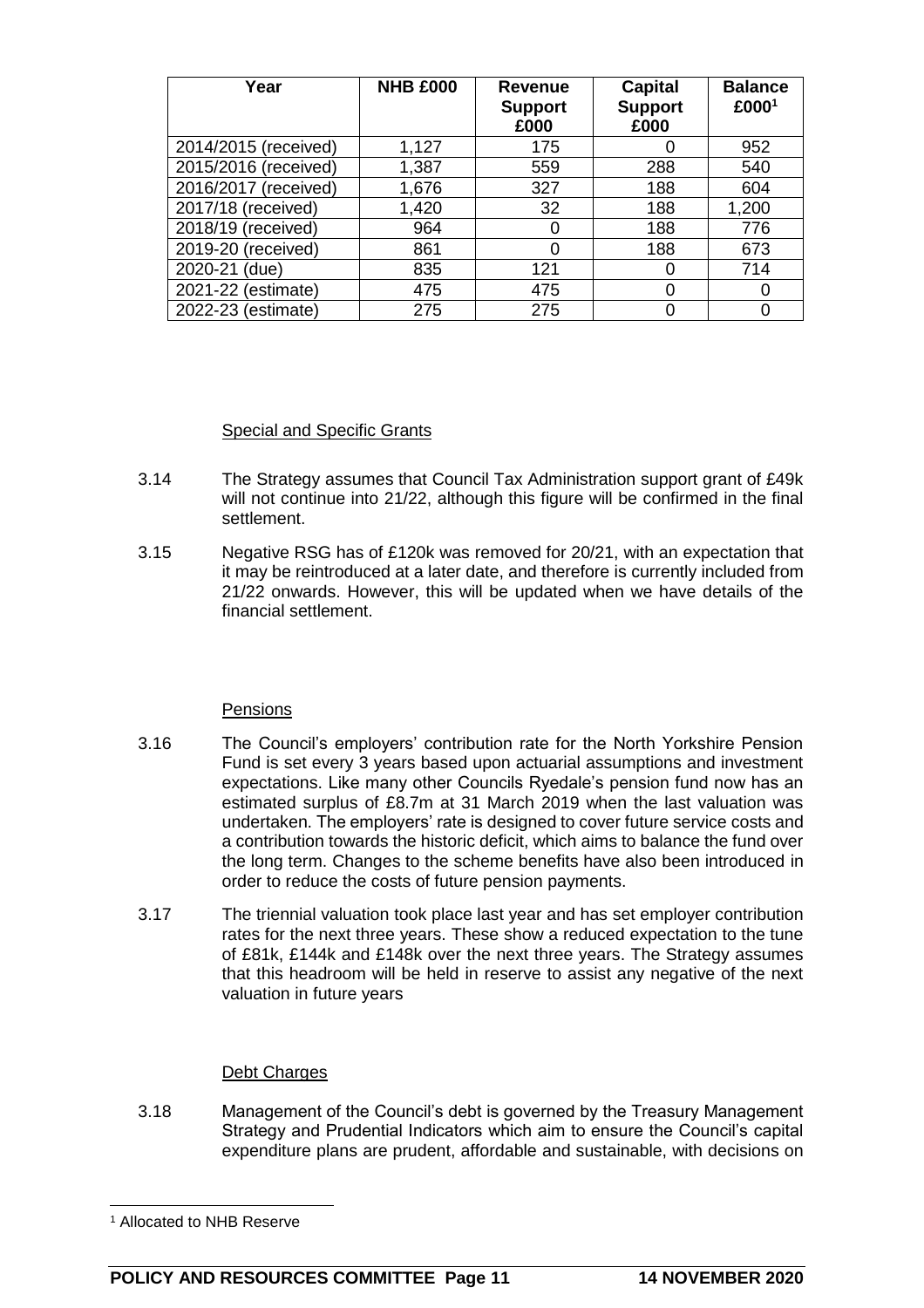borrowing taken in light of spending plans and available funding, cash flow needs and interest rates (current and future forecasts).

- 3.19 Borrowing enables the Council to spread the cost of capital expenditure over time. Generally speaking it gives rise to 2 charges against the revenue budget: Minimum Revenue Provision (MRP) and interest payable on debt.
- 3.20 MRP is an amount set aside to repay debt in accordance with the approved policy within the Treasury Management Strategy. The current policy is to charge MRP for assets included within the debt liability over the useful life of the asset or finance lease term. The current annual charge to General Fund balances is £35k. At this stage, and until the Council has agreed it's Council Plan and also potential use of reserves on any major schemes and other priorities, no change is proposed in the MRP level.
- 3.21 The Council has resolved to fund the current capital programme through the use of grant funding and reserve balances, thus removing the need to borrow. However, should this position change, the current environment of low returns on cash investments means that it is more favourable to borrow internally (i.e. use available cash earmarked for future spend) than take out new external borrowing. This will be kept under review as part of monitoring the Council's Treasury activities.

#### 4. Commercial Strategy

- 4.1 A key driver for the Council's Commercial Strategy is future financial pressures and a need to plug a likely funding gap in the years to come or to fund investment in services, and to look at how the Council can become selfsufficient other than where specific grants are allocated by central government.
- 4.2 The Strategy considers where certain discretionary services can be funded by those who use them rather than the general taxpayer.
- 4.3 Alongside this is a requirement to ensure that the Council provides the best value for money to the people of Ryedale.
- 4.4 Commercial opportunities can have a positive impact on the Council and the area by:
	- Developing the portfolio of services provided by the Council and making it a more attractive place to work
	- Generating additional income which, in addition to plugging any financial gap, can be used to invest in services
	- Working more closely with business and ensuring the Council is a key player in ensuring that we maximise the economic potential of our area and achieve our strategic outcomes across our communities
- 4.5 Although income generation is very important, our Commercial Strategy will also look at how we can ensure that every spending decision is taken with a view to ensuring the best value for money for taxpayers. We will also ensure that we become infuse our procurement and commissioning decisions with an "intelligent client" ethos.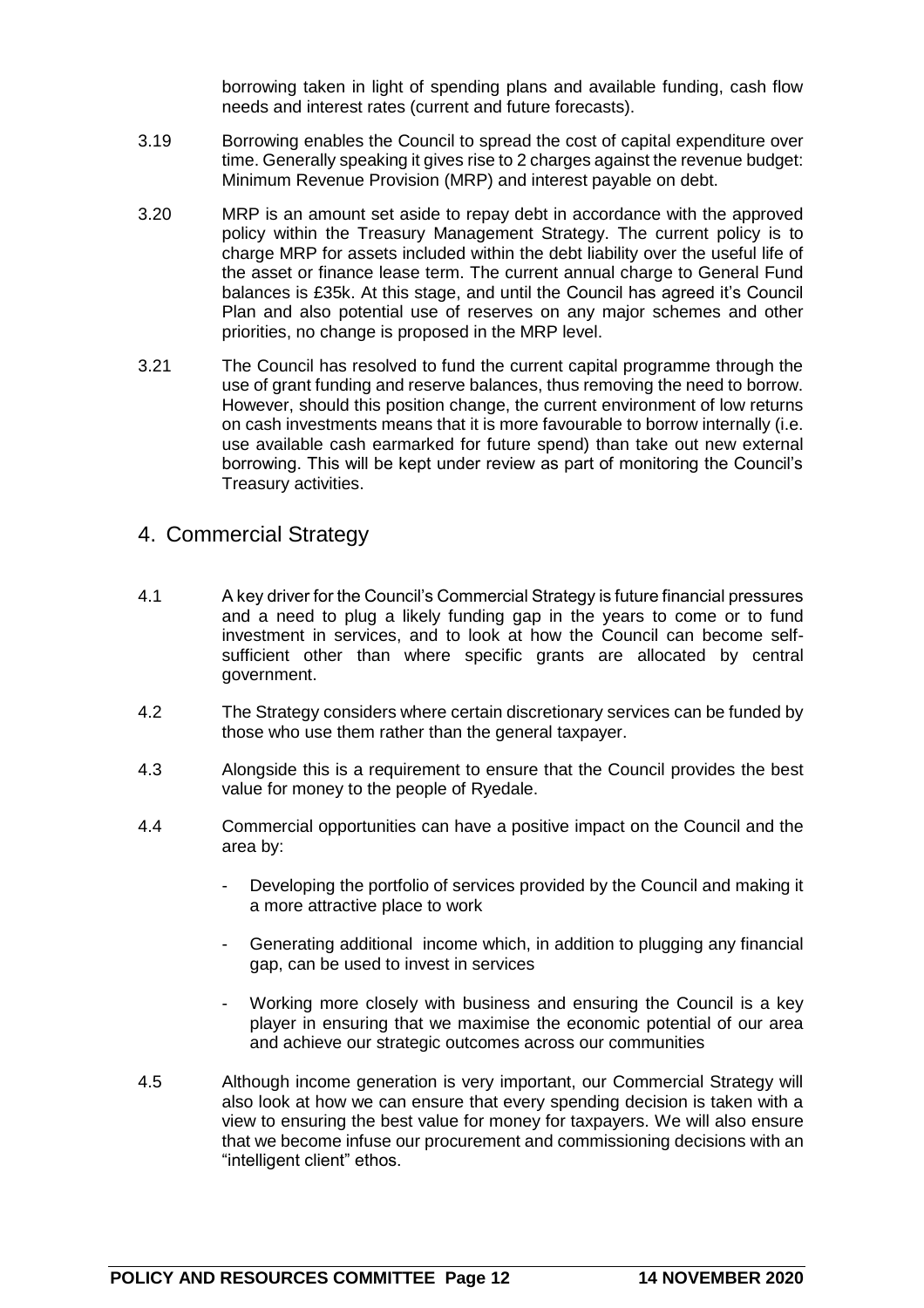- 4.6 All of these require us to look at culture across the Council and ensure that staff and members feel confident and knowledgeable enough to deliver the strategy.
- 4.7 In summary therefore this Strategy notes that we will
	- Look at all non-statutory services and investigate potential for full cost recovery or increasing user contribution to their cost
	- Shape potential markets for delivering traded services and look at how generated surplus can be used
	- Review our procurement strategy to ensure that a commercial approach is taken
	- Ensure that all purchasing decisions are guided by a value for money approach
- 4.8 To do this successfully we need to ensure that we have the proper support functions in place in designing and delivering the services (e.g. financial and legal advice and marketing support) and that any costs of this are fully recovered in what we charge for the services.
- 4.9 Ensuring we have the right culture across the organisation is also important. We will takes steps to provide staff and members with the relevant skills and expertise in this regard to embed a more commercial mindset across the Council.
- 4.10 An important part of becoming more commercial involves managing risk and attitudes towards this from officers and members. Our approach will encourage an appetite for calculated risk-taking and being willing to learn lessons from approaches which do not always lead to the success hoped for. This will of course be balanced by a risk management process which ensures we safeguard the council at all times.
- 4.11 The Financial Strategy will include a number of income targets over the next few years and further details will be provided to members in due course.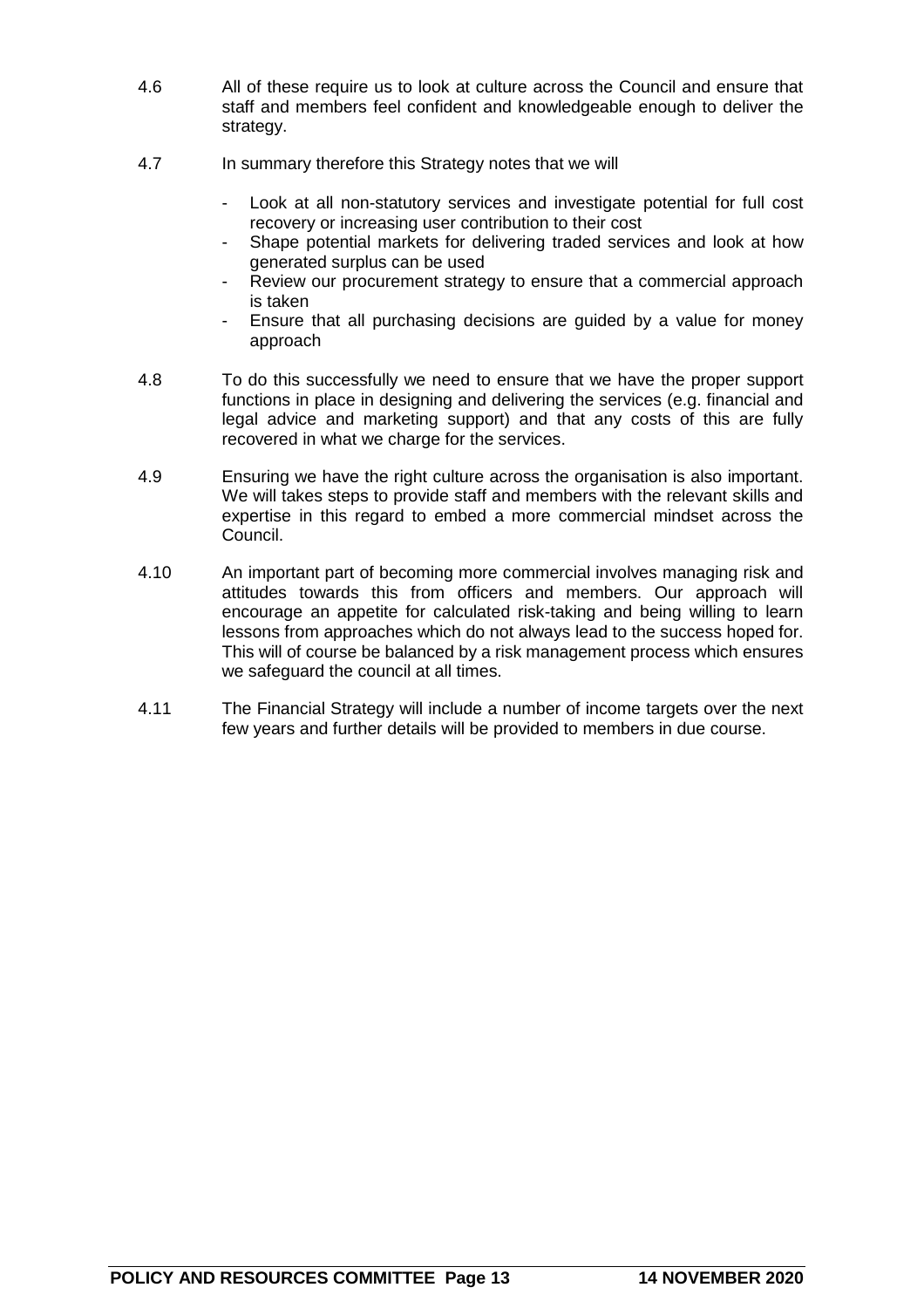# 5. Council Tax

- 5.1 The Council Tax Base in 2020-21 is 22,062 and the Strategy currently estimates a 1% rise forecast thereafter. Every 0.5% increase above this level would add approximately 110 Band D equivalents to our Tax Base which equates to around £21.5k p.a. at the current Band D charge. However the final strategy will reference any potential slowing of growth in growth on the base as a result of increased Council Tax support and less new development due to Covid.
- 5.2 In 2020-21 central Government allowed district councils to increase their Band D charge by 2% or £5 whichever was the highest, without triggering a referendum. Our assumptions are that this will be 2% or £5 per annum in future years. The Financial Strategy agreed by Council in December 2019 stated that "any Council Tax increase will be between £0 and £5 and, pending any further information, our assumptions will continue to be based on that allowance from government.
- 5.3 In February 2020, Council agreed an increase of £5.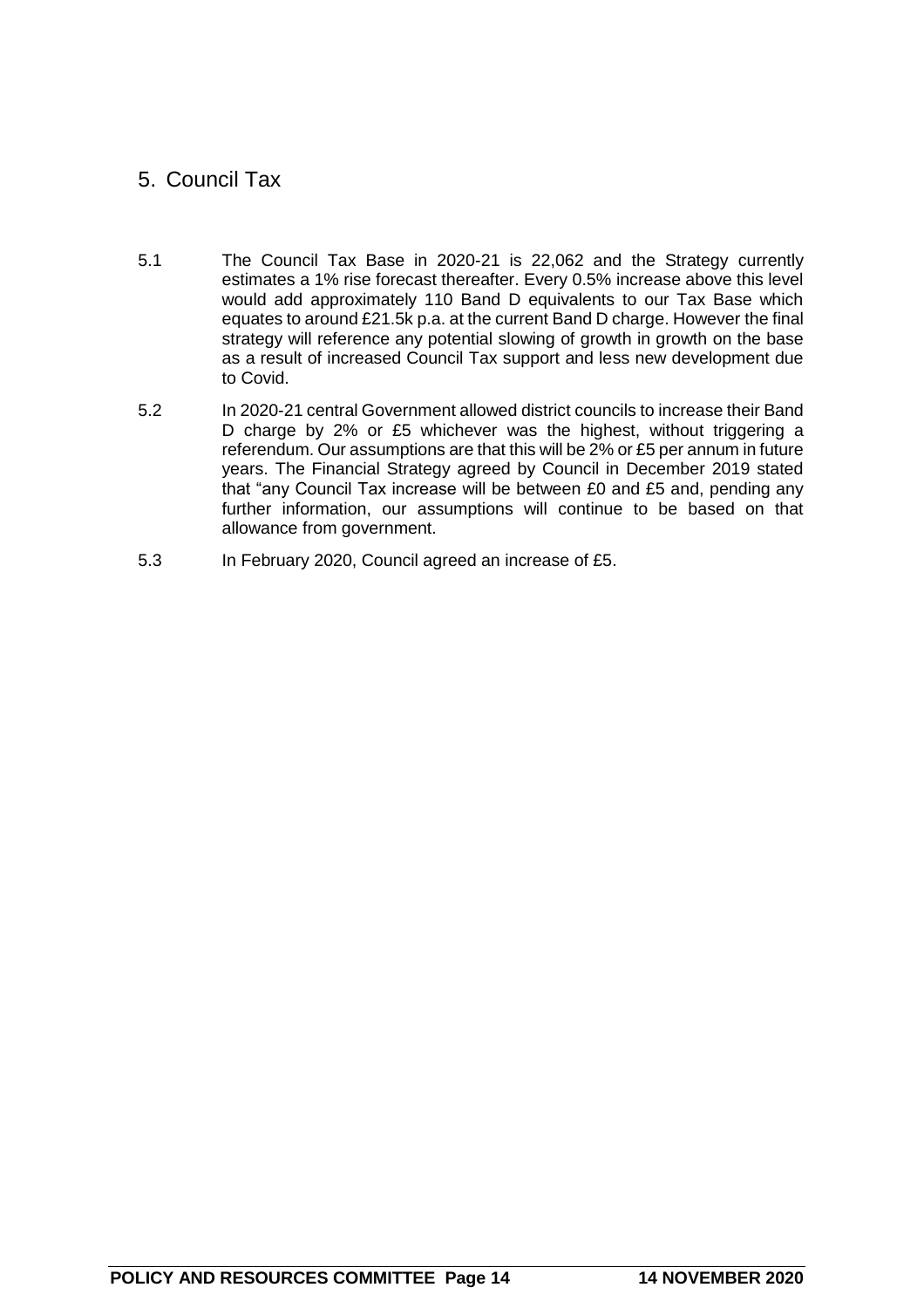# 6. Reserves and Balances

- 6.1 The Local Government Act 2003 places a specific duty on the Chief Finance Officer (s151), to make a report to the authority when it is considering its budget and the level of the Council Tax. This report must deal with the robustness of the estimates and the adequacy of reserves allowed for in the budget proposals. The Council must have regard to this report in making their decisions.
- 6.2 The Council also has a fiduciary duty to local taxpayers and the Chief Finance Officer must be satisfied that the decisions taken on the level of balances and reserves represent the proper stewardship of funds.
- 6.3 In assessing the adequacy of the contingencies, balances and reserves, the Chief Finance Officer takes account of the key financial assumptions underpinning the budget, together with an assessment of the Council's financial management arrangements. This assessment will include a review of past performance and external influences on the financial plan, and full consideration of the risks and uncertainties associated with the plan, their likelihood and potential impact.
- 6.4 The Council's policy is to maintain its contingencies, balances and reserves at levels that are prudent but not excessive. With the outlook for the years after 2020/21 and beyond currently uncertain, and the scale and risk of achieving cost reduction being high, any reserves identified as being surplus should be prioritised to invest to save schemes and, if required, to smooth the curve of cost reduction in the light of timescales needed to drive costs out.
- 6.5 It is assumed that General Balances are **not** used to support the revenue budget but may be used for temporary or on-off costs – although such costs will be clearly managed and agreed through the use of the Strategic Reserve. In 2020-21, specific amounts have been set aside for potential costs of Brexit (£50k), contributions to matched funding from external bids (£10k) and any necessary furniture costs, pending decisions on the Public Services Hub.
- 6.6 General Balances are funding of last resort. Taking account of the size of the Council's revenue budget and risks being managed, a minimum working balance of £1m would seem appropriate.
- 6.7 At 1 April 2020 reserve balances were £15.8m revenue and £456k capital receipts.
- 6.8 A current list of reserves and balances is shown in the table below. The Council's revenue reserves increased from £12.8m in March 2018 to £14.9m in March 2019 and then to £15.8m in March 2020. These are expected to fall over the next few years not least because of the requirement to fund additional COVID-costs.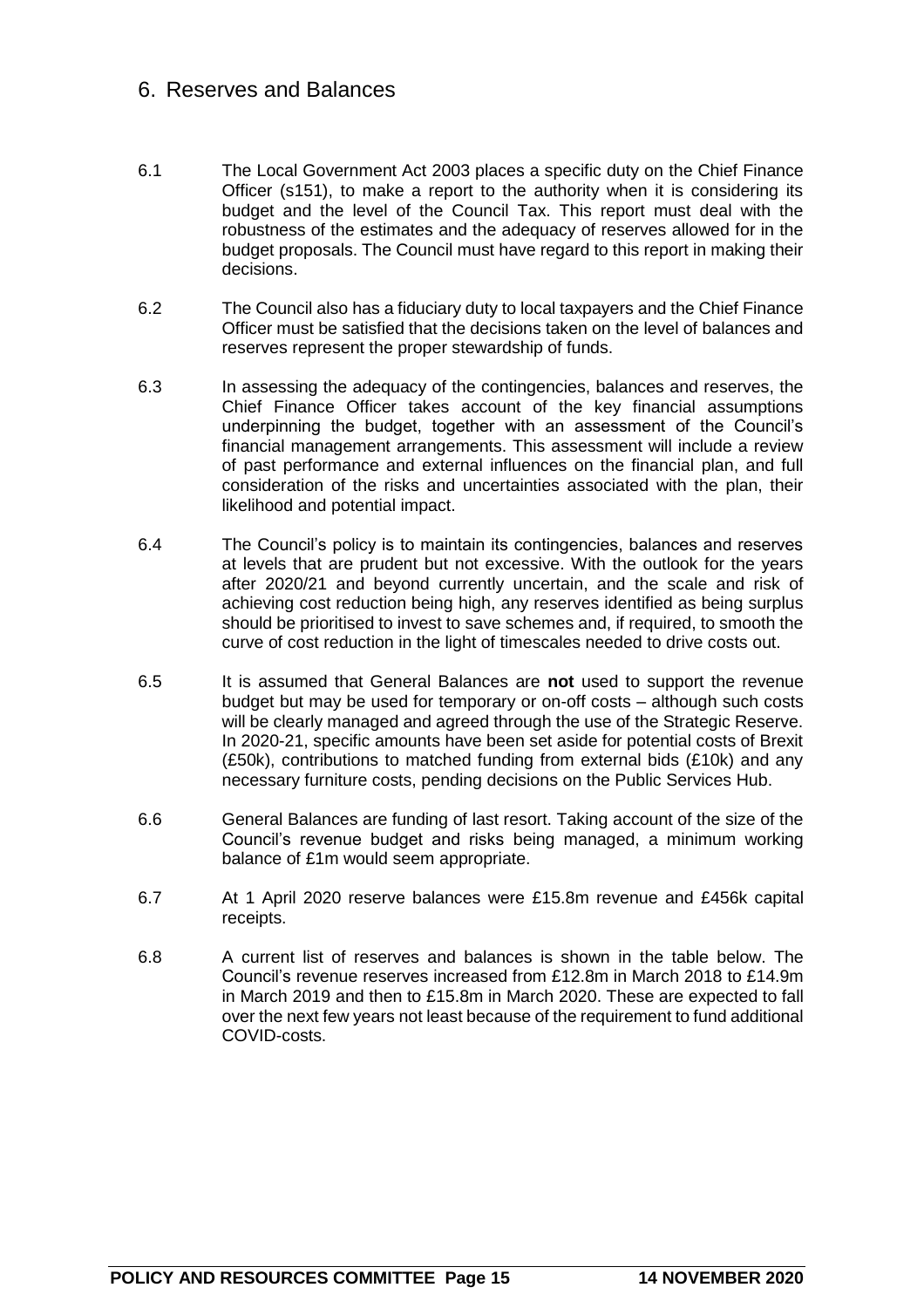# 7. Budget Outlook 2021/22 – 2024/25

- 7.1 The 2019-20 budget was the first in a number of years where a large underspend or contingency was not set as part of the overall revenue budget and this continued in 2020-21. This means that the Council has gone from a £2.1m underspend in 2017-18 and £1.4m underspend in 2018-19, to an small surplus of £31k in 2019-20. This is an ongoing process and work continues across the Council to ensure that budgets are allocated at appropriate levels.
- 7.2 However, the costs on the Council of COVID have had a significant and detrimental effect on the budget.
- 7.3 The Q2 position to be reported to members in November 2020 shows the an expected overspend of £1.6m
- 7.4 This incorporates additional COVID costs of £2.7m, offset by income or other budgets already agreed.
- 7.5 Central government has also made available a scheme to "compensate councils for irrecoverable and unavoidable losses from sales, fees and charges income generated in the delivery of services, in the financial year 2020-21". This means that where the Council has budgeted for something as income (sales, fees and charges), and has suffered losses to that income, then compensation will be payable. Authorities will have to absorb the initial 5% of losses (the 5% deductible), with central government compensating 75% of losses above this threshold. Any recovered income would therefore contribute to the gap above.
- 7.6 Work is being undertaken to identify as best as we can the ongoing impact of Covid on the revenue budget in future years. This includes:
	- a) Business Rates income reduction
	- b) Council Tax income reduction
	- c) Other lost income
	- d) Additional staffing costs to reflect increased workload or requirements around social distancing. At the same time we will take account of any cost increases and reductions that are arising through revised working arrangements
- 7.7 In general, it is assumed that on average costs will increase in line with inflation.

#### Employee Costs

- 7.8 The single largest cost to the Council is its employees. In 2020/21 the Council's payroll budget is over £6m. A 2% pay award is included in our budget forecasts.
- 7.9 Salary budgets are set at mid-point of scale with no vacancy factor.
- 7.10 The budget includes costs to other organisations such as NYCC which replace direct staffing costs. Estimated costs in 2021/22 are shown below. It should be noted that in most cases these are not additional costs. The only area which has been included as a budget pressure is Facilities Management.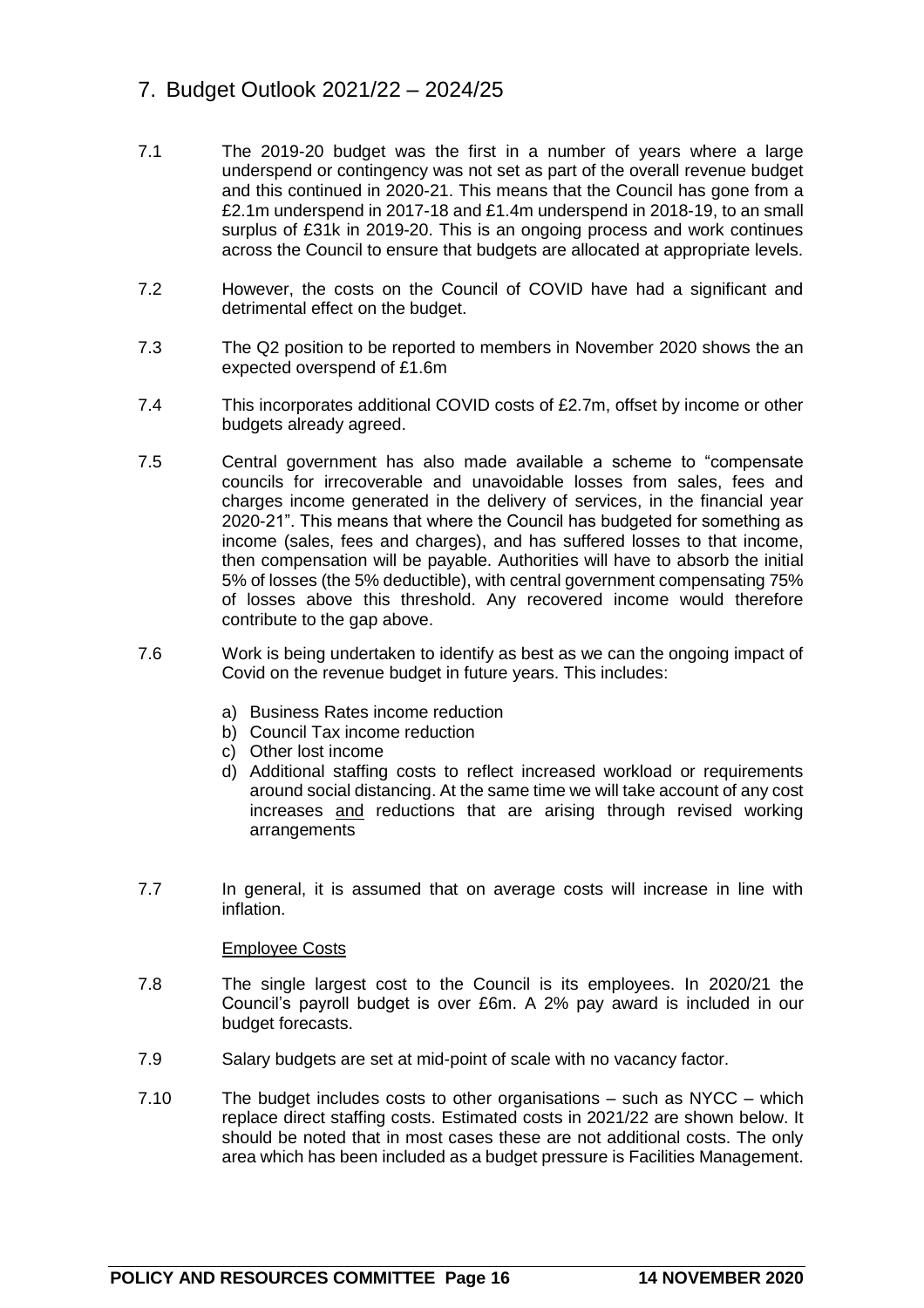| <b>Service</b>               | Organisation                | <b>Budget</b> |
|------------------------------|-----------------------------|---------------|
|                              |                             | £000s         |
| <b>Finance Resource</b>      | <b>NYCC</b>                 |               |
| Legal Resource               | <b>NYCC</b>                 |               |
| <b>HR Resource</b>           | <b>NYCC</b>                 |               |
| Payroll                      | <b>NYCC</b>                 |               |
| Revenues Resource            | <b>SBC</b>                  |               |
| <b>Collection Fund</b>       | <b>SBC</b>                  |               |
| <b>Cleaning Services</b>     | <b>NYCC</b>                 |               |
| <b>Facilities Management</b> | <b>NYCC</b>                 |               |
| Procurement                  | <b>SBC/NYCC</b>             |               |
| <b>Legal Support</b>         | <b>NYCC</b>                 |               |
| Safeguarding                 | <b>SBC</b>                  |               |
|                              | The York, North Yorkshire & |               |
| Housing                      | East Riding Strategic       |               |
|                              | <b>Housing Partnership</b>  |               |
| Health & Safety              | <b>NYCC</b>                 |               |
|                              |                             |               |

#### Investment

- 7.11 In addition to increased costs arising from the ongoing impact of the pandemic, we will also highlight any other capacity issues required to continue to improve the Council's performance or deal with regulatory compliance
- 7.12 A summary of these investments and budget pressures will be included in the final Strategy and discussed with members prior to that point.

#### Savings

7.13 A number of savings have been identified and built into the budget. These are set out below. In some cases, these are reductions which can be applied without any further action as they reflect an updated spend pattern or have been planned for some time. In other cases, efficiencies have been linked to income generation through better marketing and increasing take-up targets.

#### Fees, Charges and Income Generation

7.14 Fees and charges have generally been increased in line with inflation, by up to 4%, however there are some specific service areas to highlight the position for next year's proposed pricing.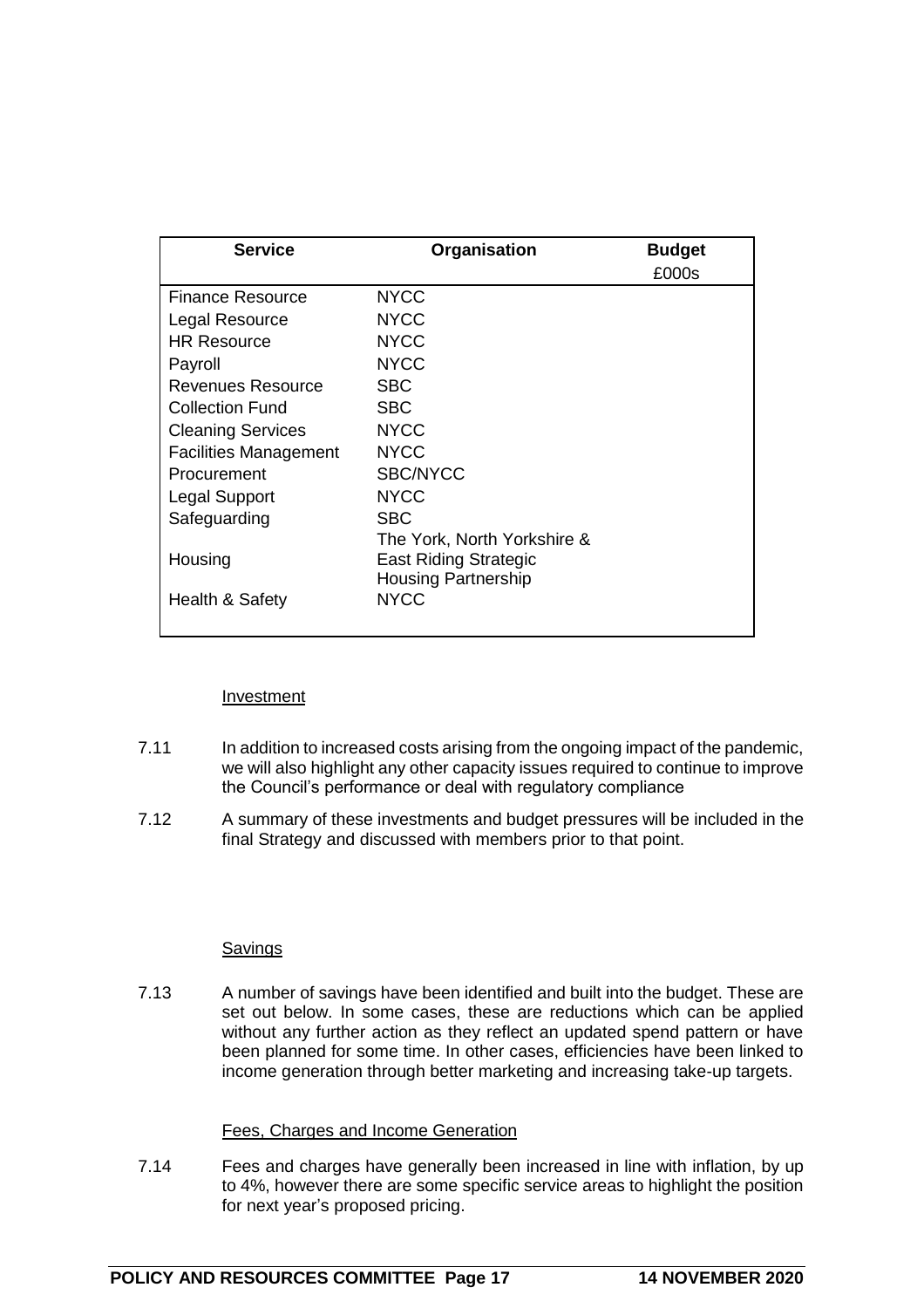# 8. Revenue Summary

- 8.1 The Final Strategy will set out the proposed revised budget forecast.
- 8.2 This shows that in 2021/22, the budget will balance, but based on the assumptions in this paper – there are still shortfalls in future years which will have to found with further savings. The final position for those years will not be known until the outcome of the spending review.
- 8.3 The Strategy will note the assumptions for the 2021-22 budget on use of Council Tax New Homes Bonus to fund pressures.

# 9. Capital Programme

- 9.1 The Council continues to work on a new capital programme which will take account of the Council's priorities and objectives, including any investment in large scale projects such as the Public Services Hub or Livestock Market.
- 9.2 In putting this together, new schemes will be reviewed against the Council priorities plus a detailed assessment of deliverability prior to consideration by Council. This methodology will be applied to all proposals, regardless of the source of funding, prior to any decision being made to accept external capital support such as grant funding, so that the Council can ensure that they form part of an overall capital investment strategy.
- 9.3 The Council is committed to seeking out innovative partnership and funding opportunities in order to deliver the capital strategy and achieve best value.
- 9.4 The Council will continue to work closely with funding partners. Future projects will continue to be developed through partnership working more likely with the Local Enterprise Partnership (LEP). The Council also recognises the importance of increased community engagement and participation as fundamental to the quality of public services and the health of community life. The Council will therefore seek to develop major projects with the full involvement of local communities and ensure appropriate consultation prior to scheme approval.
- 9.5 Resources to fund capital spending are provided from central government grants, with other external grants and contributions sought. Council funding in the form of capital receipts, use of reserves, borrowing and from revenue sources make up the balance of resources. However, grants provided by central government and resources from other external agencies are often specific to an individual scheme and cannot be used for any other purpose by the Council. The Council has limited scope to generate significant capital receipts other than through the sale of major underutilised assets.
- 9.6 Under the Prudential Regime, which has operated since April 2004, the Council has the responsibility to demonstrate that its capital investment programme is affordable, prudent and sustainable. The Prudential Code requires that this is done by calculating specific indicators for capital expenditure and financing and by setting borrowing limits.
- 9.7 The revenue implications of funding the capital programme will be built into the medium term financial forecasts.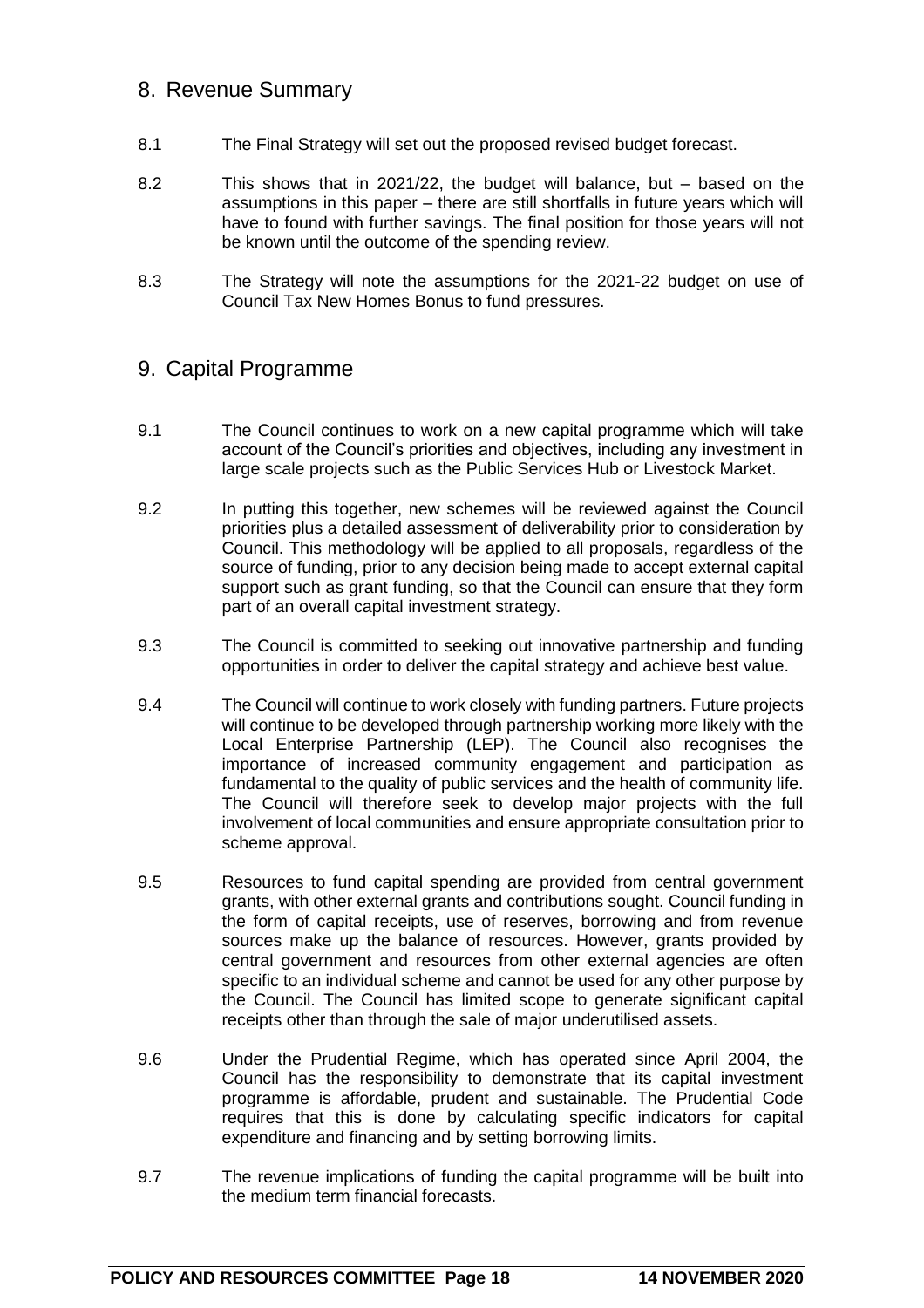# 10. Impact/Risk Assessment

- 10.1 This section recognises the challenges and risks that have implications for the Council's financial position in the medium term. This assessment of risk is an essential element of the budget process; it is used to inform decisions about the appropriate levels of contingencies and reserves that may be required and to indicate priorities for financial monitoring.
- 10.2 Managing Risk is an important part of the Financial Strategy. In addition to the Corporate Risk Register each service maintains its own risk register. The Corporate Risk Register will be reported to the Overview and Scrutiny Committee during the forthcoming year.
- 10.3 A key risk is Brexit as it remains unclear what short term impact there will be on the Council in a post EU environment. There are, however, risks that suppliers of services with significant exposure to workers from the EU and / or currency fluctuations will seek to recover additional costs from customers including the Council. This has been accounted for in the Strategy
- 10.4 The key risks identified for 2020/21 and in the medium term are listed below, together with comments on how they will be managed. These compliment the Council's Corporate Risk Register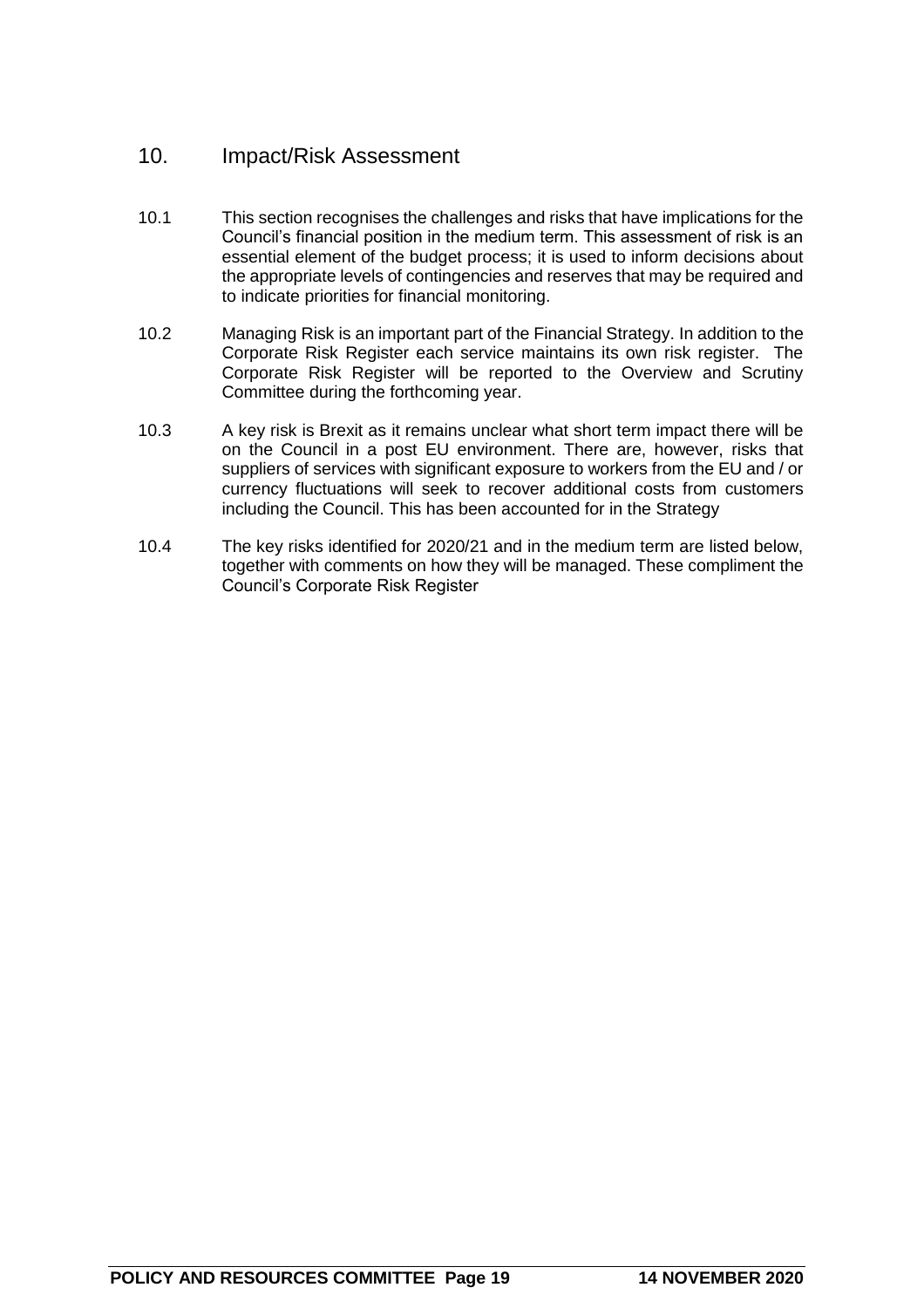#### **APPENDIX 2**

#### **Suggested Headings in Public Budget Consultation pack**

Summary of financial Position, noting:

- Like others, the Council has had to take action to ensure that we stay within budget and it is likely that our funding will reduce further in future years. As we are limited in how much we can increase Council Tax, we are constantly looking at ways we can work more efficiently.
- Although we are the authority who send you the annual Council Tax bill, we only keep 11% of the money we collect. The other 89% is split between:

| o North Yorkshire County Council          | 71%   |
|-------------------------------------------|-------|
| ○ North Yorkshire Police _                | 14%   |
| ○ North Yorkshire Fire and Rescue Service | $4\%$ |

• A comparison<sup>2</sup> of the different responsibilities of the County, District and Parish Councils, as below:

| <b>County Councils</b> | District, borough and city<br>councils | Parish, community<br>and<br>town councils                                                                                         |  |
|------------------------|----------------------------------------|-----------------------------------------------------------------------------------------------------------------------------------|--|
| education              | rubbish collection                     | allotments                                                                                                                        |  |
| transport              | recycling                              | public clocks                                                                                                                     |  |
| planning               | <b>Council Tax collections</b>         | bus shelters                                                                                                                      |  |
| social care            | housing                                | community centres                                                                                                                 |  |
| libraries              | trading standards                      | play<br>and<br>play<br>areas<br>equipment                                                                                         |  |
| waste management       |                                        | consultation<br>on<br>neighbourhood planning                                                                                      |  |
|                        |                                        | They also have the power to<br>issue fixed penalty fines for<br>things like:<br>litter<br>graffiti<br>fly posting<br>dog offences |  |

- Where does our money come from?
- What is the money spent on?

 <sup>2</sup> https://www.gov.uk/understand-how-your-council-works